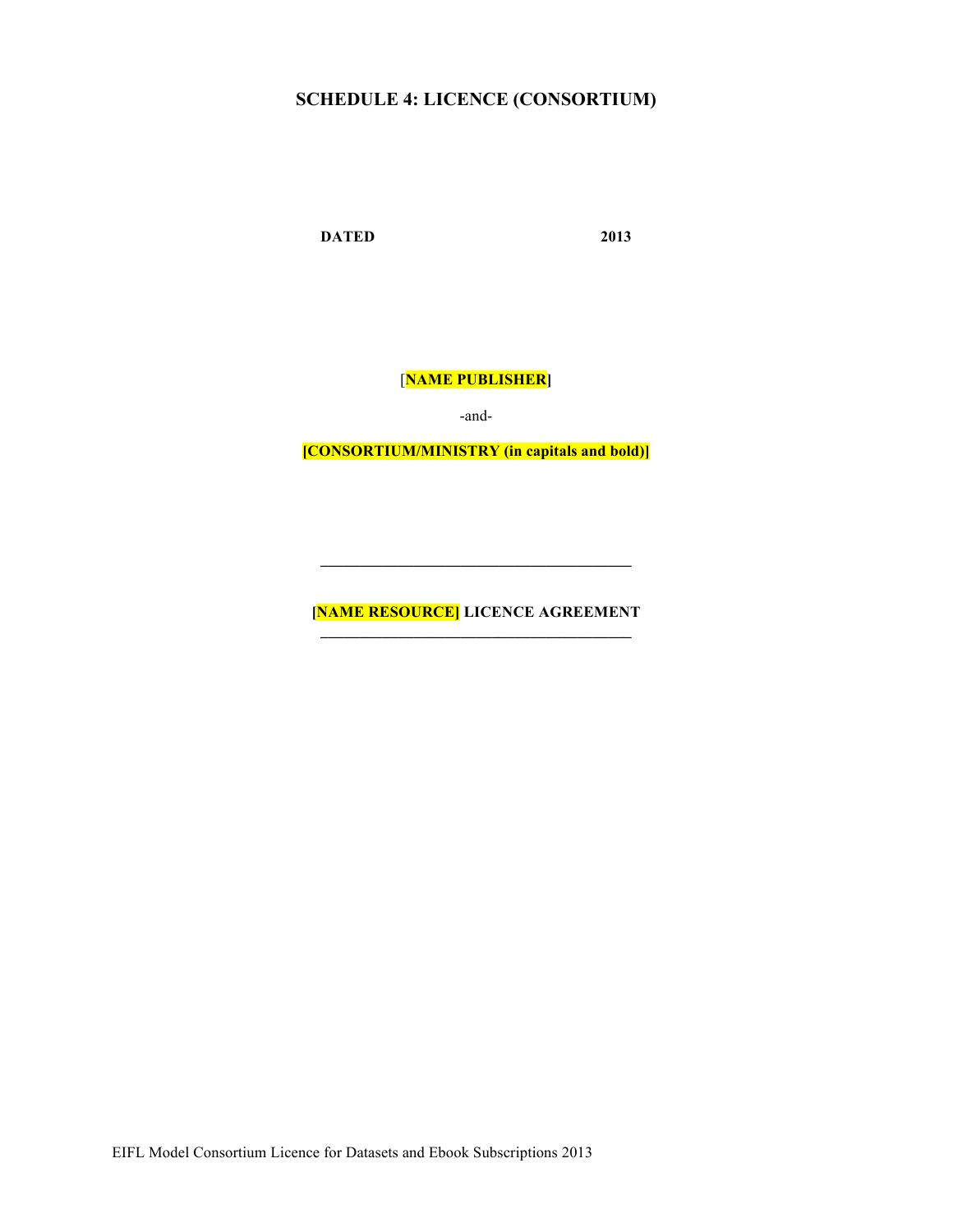#### **[NAME RESOURCE] LICENCE AGREEMENT**

[**PUBLISHER**] whose principal office is at [address] ("Publisher"),

OFFERS to you, the Licensee, permission to access the Licensed Material and use such material only on the terms and conditions as set out in this Agreement.

Acceptance of this Agreement will be by delivery of a completed Acceptance of Licence Form attached hereto to the Publisher or to an authorised representative who will accept delivery on behalf of the Publisher. Acceptance shall be acceptance of all terms and conditions of this Agreement and no variation or counter offer will be accepted by the Publisher. In the event that no or partial compliance is made as to the manner or form described for acceptance, no licence will be granted and this offer is deemed withdrawn.

#### **RECITALS**

WHEREAS [Name Resource] and all intellectual property rights therein are owned by or licensed to the Publisher;

AND WHEREAS the terms of this Licence and the fee were negotiated and agreed under the [Name] Resource] Agreement between Stichting eIFL.net and the Publisher dated [date].

**AND WHEREAS** the parties are desirous of reaching agreement to make access to the Licensed Material (as hereafter defined) available to authorised users of authorised institutions.

#### **IT IS AGREED AS FOLLOWS**

#### **1. DEFINITIONS**

1.1 In this Agreement, the following terms shall have the following meanings:

| "Acceptance of Licence Form" | means the form as attached to this Licence.                                                                                                                                                                                                               |  |  |
|------------------------------|-----------------------------------------------------------------------------------------------------------------------------------------------------------------------------------------------------------------------------------------------------------|--|--|
| "Authorised Institution"     | means an Eligible Institution of which the<br>Publisher has received IP addresses.                                                                                                                                                                        |  |  |
| "Authorised Users"           | means individuals who are authorised by an<br>Authorised Institution to access the Authorised<br>Institution's information services (whether on-<br>site or off-site) via Secure Authentication and<br>who are:                                           |  |  |
|                              | a current student of the Authorised<br>Institution (including undergraduates<br>and<br>postgraduates) or an alumni of the Authorised<br>Institution;                                                                                                      |  |  |
|                              | a member of staff of the Authorised<br>Institution (whether permanent or temporary<br>including retired members of staff and any teacher<br>who teaches Authorised Users registered in the<br>country where the Authorised Institution is<br>$located)$ ; |  |  |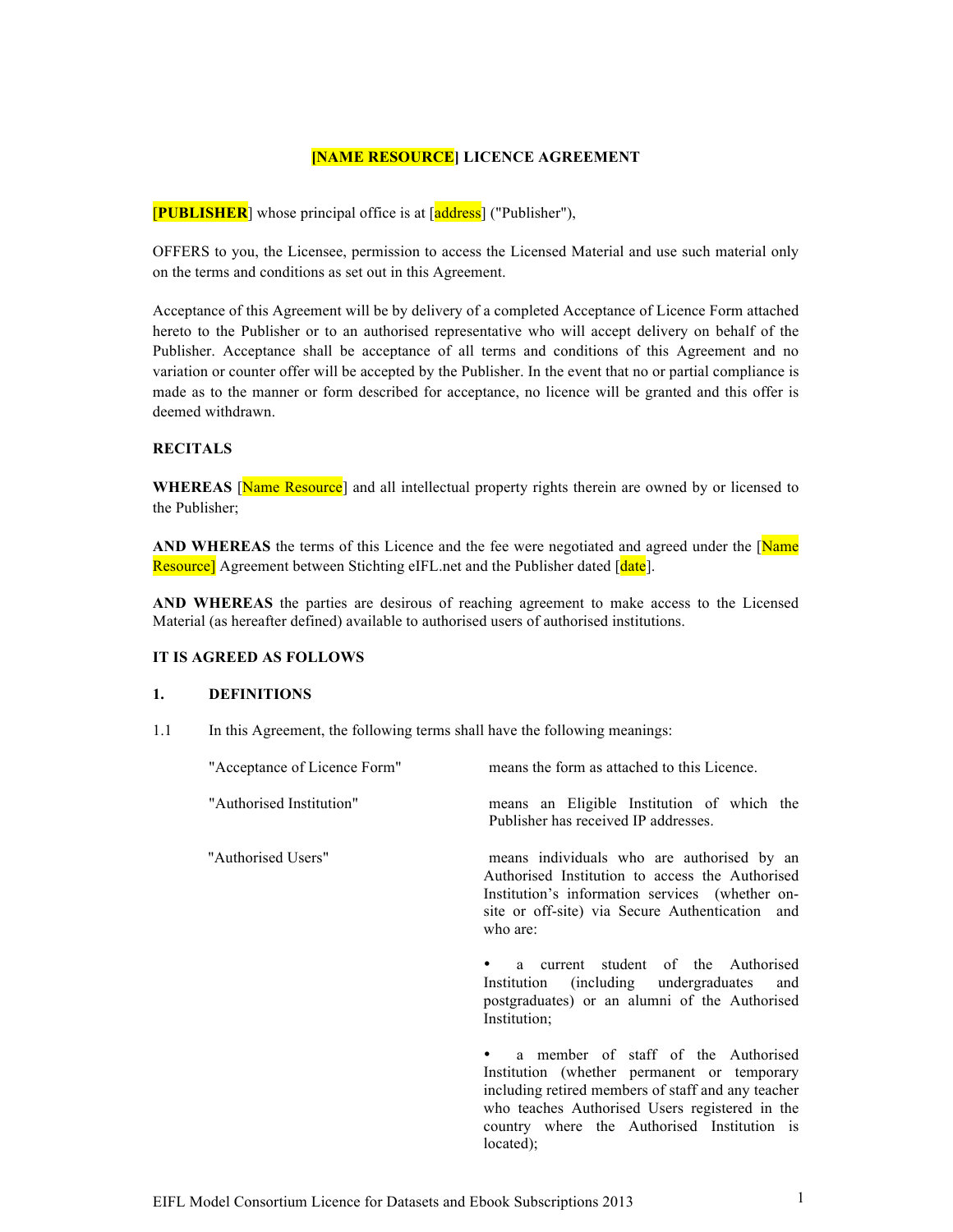- a contractor of the Authorised Institution; or
- a Walk-In User.

Walk-In Users are persons who are allowed by the Authorised Institution to access its information services from computer terminals or otherwise within the physical premises of the Authorised Institution. For the avoidance of doubt, Walk-In Users may be given access to the Licensed Material by any wireless Secure Network. Walk-In Users are not allowed off-site access to the Licensed Material.

"Commercial Use" means use of the Licensed Material for the purpose of monetary reward (whether by or for the Licensee, an Authorised Institution or an Authorised User) by means of the sale, resale, loan, transfer, hire or other form of exploitation of the Licensed Material. For the avoidance of doubt, neither the recovery of direct cost by Authorised Institutions from Authorised Users, nor use by Authorised Institutions or Authorised Users of the Licensed Work in the course of research funded by a commercial organisation is deemed to constitute Commercial Use.

"Educational Purposes" means use for the purpose of education, teaching, distance learning, private study and/or research.

"Fee" means the fee for the Licence and for access and use of the Licensed Material by Authorised Institutions and Authorised Users as set out in the Acceptance of Licence Form. The fee shall be in line with the offer negotiated and agreed under the [Name Resource] Agreement between Stichting eIFL.net and the Publisher dated [date]. Details of the offer can be found in the pricing spreadsheet in the members-only section of the EIFL website.

of Licence Form and any associated Metadata

supplied by the Publisher.

"Eligible Institution" means any university, public, national or governmental library or research institution or any other institution located in the country where the Licensee is located and for which the Licensee may provide support and/or services by law or under contract from time to time. Eligible Institutions are listed in the Acceptance of Licence Form. "Licensed Material" means the product(s)/material/ebooks selected by the Licensee and Eligible Institutions from the Material as listed in Annex 1 to the Acceptance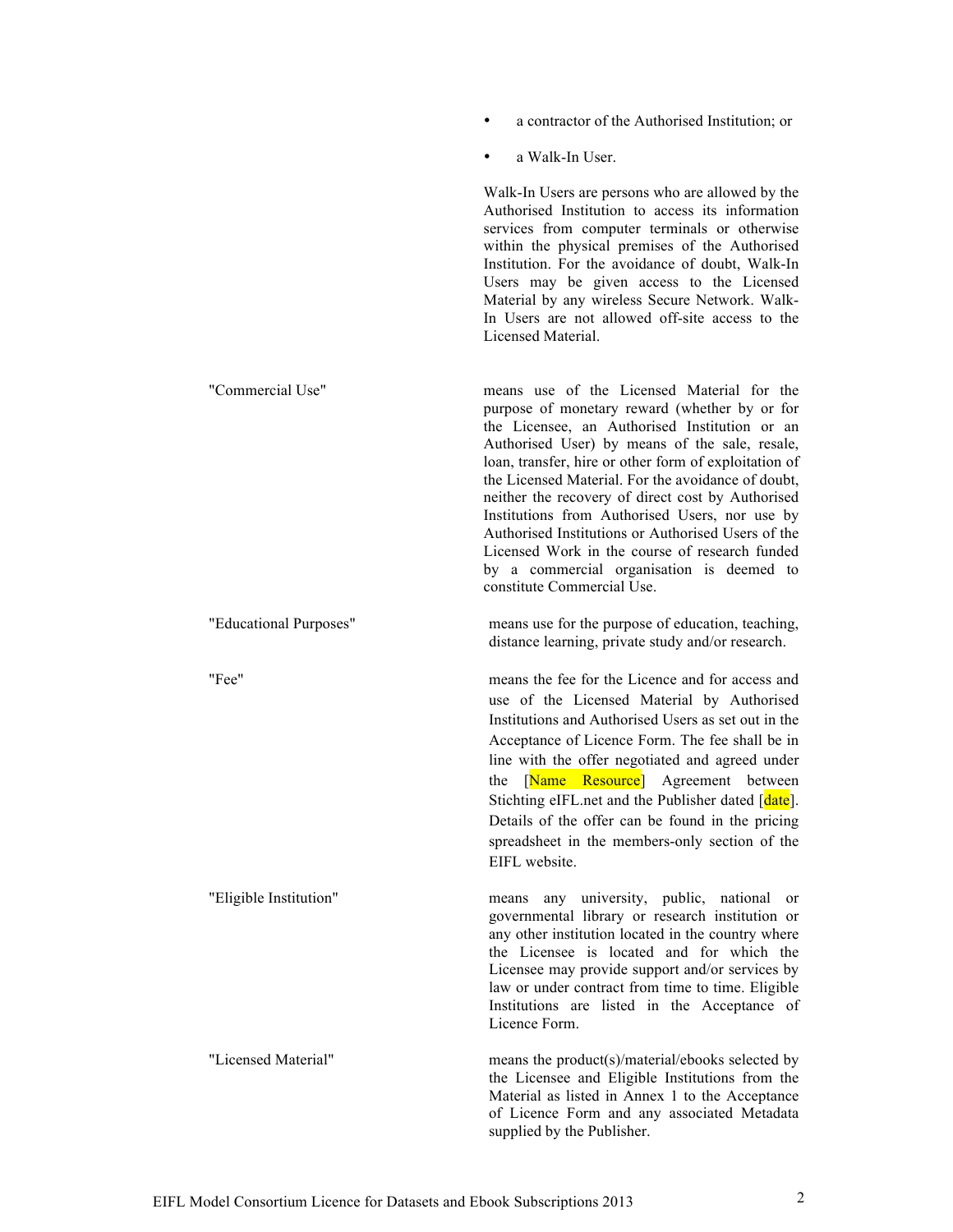| "Licensee"              | means the organisation that may enter on behalf<br>of the Eligible Institutions into this Licence with<br>the Publisher. The Licensee can be: (a) a legally<br>established consortium; (b) a governmental<br>behalf of<br>organisation<br>on<br>the<br>Eligible<br>Institutions; or (c) the lead partner in an informal<br>consortium of Eligible Institutions.                                                       |
|-------------------------|-----------------------------------------------------------------------------------------------------------------------------------------------------------------------------------------------------------------------------------------------------------------------------------------------------------------------------------------------------------------------------------------------------------------------|
| "Material"              | means the list of product(s)/material/ebooks<br>(including Metadata) on offer from the Publisher<br>as set out in Schedule 1.                                                                                                                                                                                                                                                                                         |
| "Metadata"              | means the textual information that describes the<br>creation, content, or context of a part of the<br>Licensed Material (e.g. date of creation, subject<br>matter, location of digital file, ownership).<br>Metadata refers to the metadata supplied by the<br>Publisher to the Licensee, Authorised Institutions<br>and/or the metadata created by the Licensee,<br>Authorised Institutions and/or Authorised Users. |
| "Modifications"         | means alterations, additions to, deletion from,<br>manipulations and/or modifications of parts of<br>the Metadata supplied by the Publisher in<br>accordance with section 21 of the Copyright,<br>Designs and Patents Act 1988.                                                                                                                                                                                       |
| "Modify"                | means to alter, add to, delete from, manipulate<br>and/or modify parts of the Metadata.                                                                                                                                                                                                                                                                                                                               |
| "Secure Authentication" | means access to the Licensed Material by<br>(Internet Protocol ("IP") ranges or by a username<br>and password provided by the Licensee or by<br>another means of authentication agreed between<br>the Publisher and the Licensee.                                                                                                                                                                                     |
| "Secure Network"        | means a network which is only accessible to<br>Authorised Users by Secure Authentication.                                                                                                                                                                                                                                                                                                                             |

- 1.2 Headings contained in this Agreement are for reference purposes only and shall not be deemed to be an indication of the meaning of the clause to which they relate.
- 1.3 Where the context so implies, words importing the singular number shall include the plural and vice versa and words importing the masculine shall include the feminine and vice versa.

#### **2. LICENCE GRANT**

.

2.1 In consideration for the Fee, the Publisher hereby grants to the Licensee upon payment of the Fee a non-exclusive non-transferable licence to access and use the Licensed Material and to allow Authorised Institutions and Authorised Users to access and use the Licensed Material on the terms and conditions as set out in this Licence via Secure Authentication and for Educational Purposes only.

#### **3. PERMITTED USES**

3.1 This Licence permits the Licensee and Authorised Institutions for Educational Purposes only to: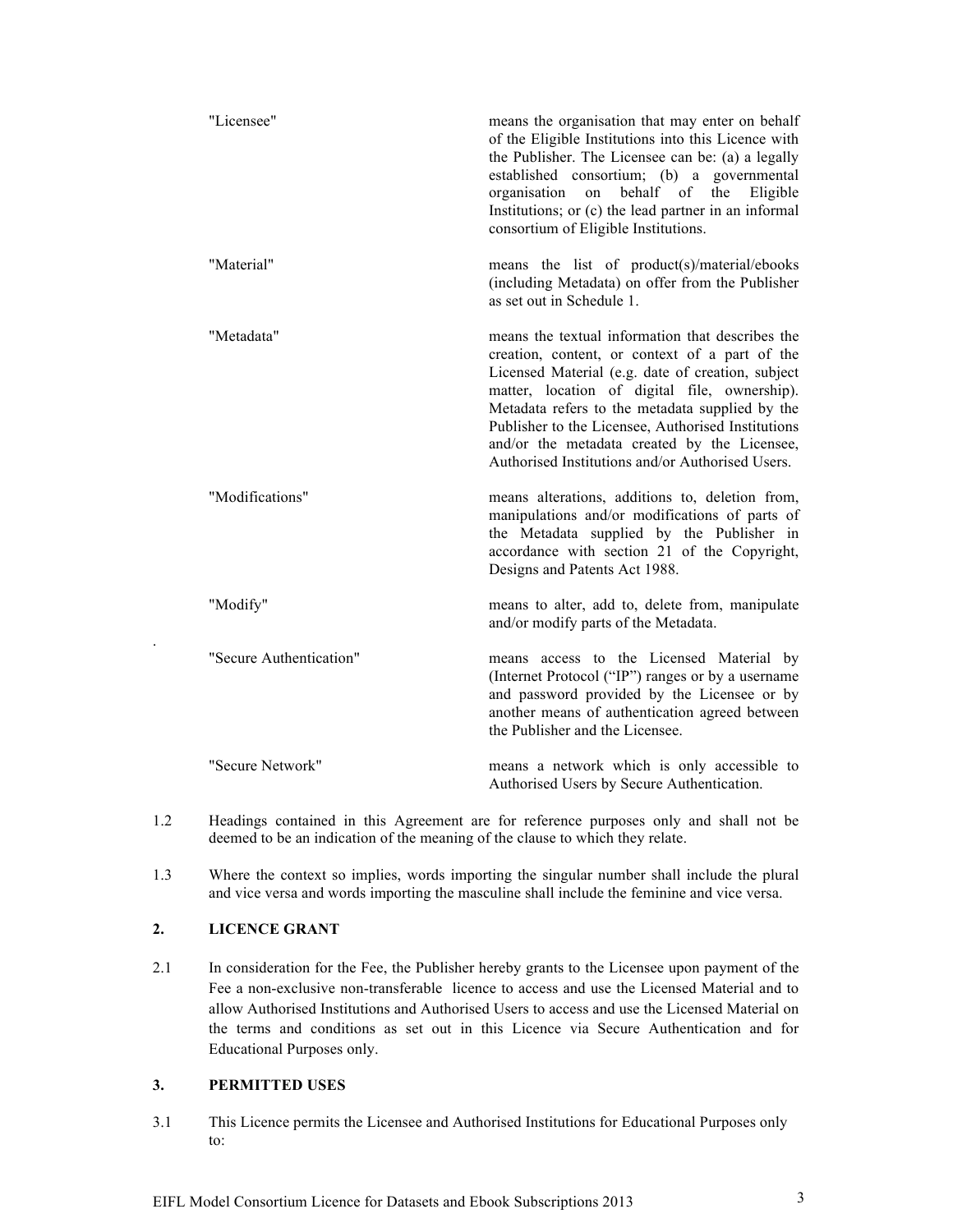- 3.1.1 provide Authorised Users with integrated access and an integrated article author, article title and keyword index to the Licensed Materials and all other similar material licensed from other publishers;
- 3.1.2 supply to an authorised user of a non-commercial library located in the same country as the Licensee (whether by post, fax or secure electronic transmission provided the electronic file is deleted immediately after printing) a single paper copy of an electronic original of an individual document;
- 3.1.3 provide single printed or electronic copies of single articles at the request of individual Authorised Users;
- 3.1.4 display, download and print parts of the Licensed Material for the purpose of promoting or testing the Licensed Material or for training Authorised Users;
- 3.1.5 make and distribute copies of training material as may be required for the purpose of using the Licensed Material in accordance with this Licence;
- 3.1.6 mount and use Metadata in bespoke and commercially available library systems to manage library operations;
- 3.1.7 allow Authorised Users for Educational Purposes only to:
	- 3.1.7.1 access the Licensed Material by Secure Authentication in order to search, retrieve, display and view the Licensed Material;
	- 3.1.7.2 Modify the Metadata and to create new Metadata of the Licensed Material;
	- 3.1.7.3 electronically save parts of the Licensed Material and Modifications;
	- 3.1.7.4 print out single copies of parts of the Licensed Material and Modifications;
	- 3.1.7.5 incorporate parts of the Licensed Material and Modifications in printed and electronic course packs to be used in the course of instruction and/or in virtual learning environments hosted on a Secure Network. Authorised Users must specify the title and copyright owner of the Licensed Material used in the course packs. Course packs in other formats, such as Braille, may also be offered to Authorised Users;
	- 3.1.7.6 incorporate parts of the Licensed Material and Modifications in printed or electronic form in assignments and portfolios, theses and in dissertations ("the Academic Works"), and to make reproductions of the Academic Works for personal use and library deposit. Reproductions of the Academic Works can be provided to sponsors of those Academic Works. Authorised Users must specify the title and copyright owner of the Licensed Material used in the Academic Works;
	- 3.1.7.7 publicly display or publicly perform parts of the Licensed Material as part of a presentation at a seminar, conference, or workshop, or other similar event;
	- 3.1.7.8 save and/or deposit in perpetuity parts of the Licensed Material in electronic repositories operated by the Institution and/or by an Authorised User on a Secure Network. Access to and use of such repositories shall be limited to Authorised Users; and
	- 3.1.7.9 use the Licensed Material to perform and engage in text mining/ data mining activities for academic research and other Educational Purposes and allow Authorised Users to mount, load and integrate the results on a Secure Network and use the results in accordance with this Licence.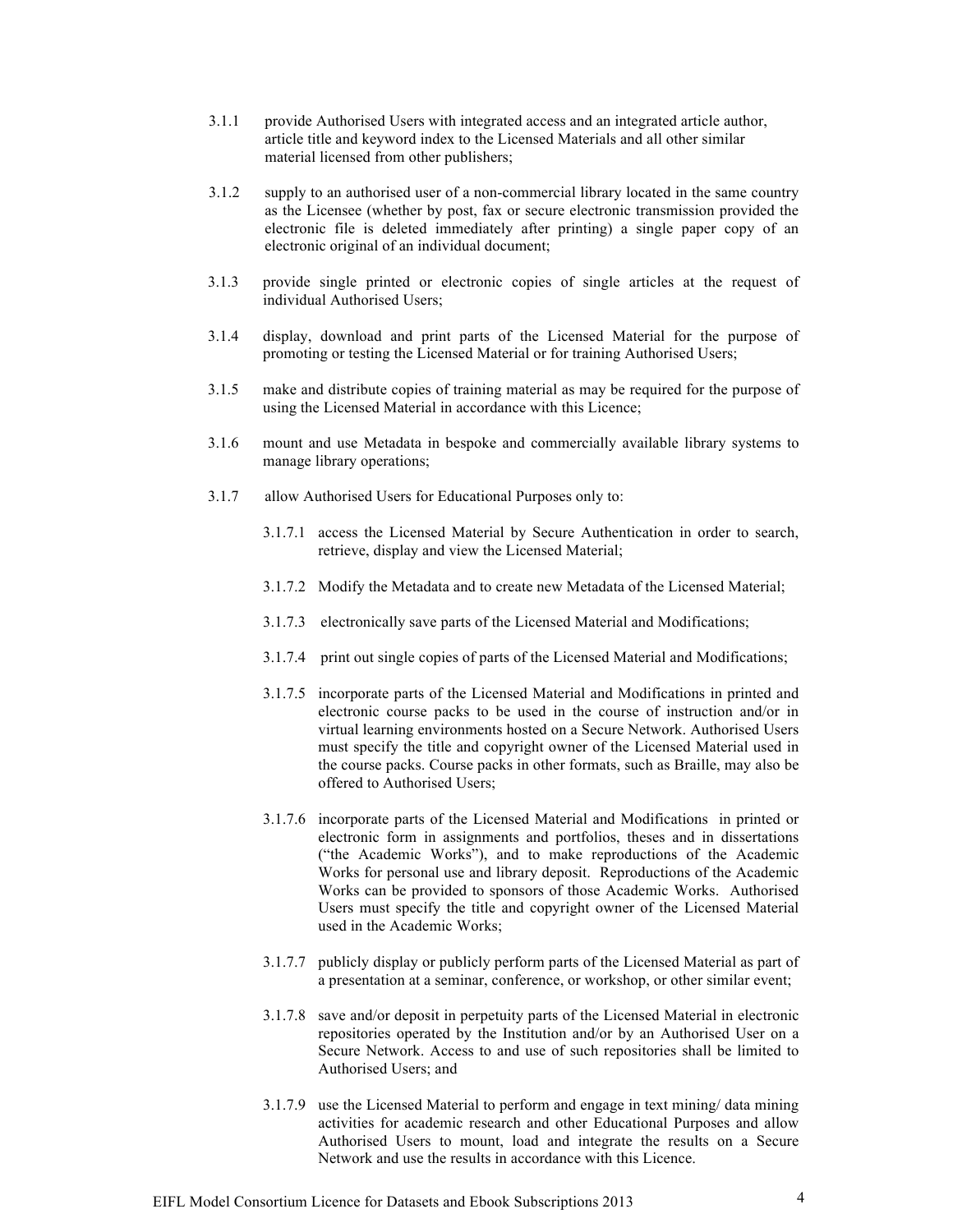3.2Throughout the term of this Licence, the Licensee, Authorised Institutions and their authors shall be permitted free of charge to store articles appearing in the Licensed Material (in the form published by the publisher (e.g. PDF)) with a maximal time embargo of one year in an (institutional or discipline-specific) repository of their choice and to make them available in Open Access.

#### **4. RESTRICTIONS**

- 4.1 Except where this Licence states otherwise, the Licensee, Authorised Institutions and Authorised Users may not:
	- 4.1.1 use all or any part of the Licensed Material, Metadata and Modifications for any Commercial Use or for any purpose other than Educational Purposes unless the Publisher has given permission in writing to do so;
	- 4.1.2 remove, obscure or alter copyright notices, text acknowledgments or other means of identification or disclaimers other than Metadata;
	- 4.1.3 alter,or adapt the Licensed Material (save for Metadata), except to the extent necessary to make it perceptible on a computer screen, or as otherwise permitted in this Licence. For the avoidance of doubt, no alteration of the words or their order is allowed;
	- 4.1.4 display or distribute any part of the Licensed Material (save for Metadata and Modifications) on any electronic network, including the internet, other than by a Secure Network;
	- 4.1.5 make printed or electronic copies of multiple extracts of the Licensed Material for any purpose, beyond those authorised by this Licence; and
	- 4.1.6 systematically distribute the whole or any part of the Licensed Material to anyone other than Authorised Users.
- 4.2 This Clause shall survive termination of this Licence for any reason.

#### **RESPONSIBILITIES OF THE PUBLISHER**

- 5.1 The Publisher shall:
	- 5.1.1 provide access and allow use of the Licensed Material in accordance with the provisions as laid down in this Licence;
	- 5.1.2 make the Licensed Material available to the Licensee and Authorised Institutions either from the Publisher's server or the server of a third party;
	- 5.1.3 provide for customer support services to Authorised Institutions and to their Authorised Users via e-mail or phone, including answering e-mail inquiries relating to the use, functionality and content of the Licensed Material;
	- 5.1.4 provide electronic product documentation free of charge. The Publisher allows copies of all documentation to be made and distributed to Authorised Institutions provided it is either duplicated in full, or a proper ownership acknowledgement is included;
	- 5.1.5 provide the Licensee and Authorised Institutions with fully COUNTER-compliant usage statistics on at least a quarterly basis;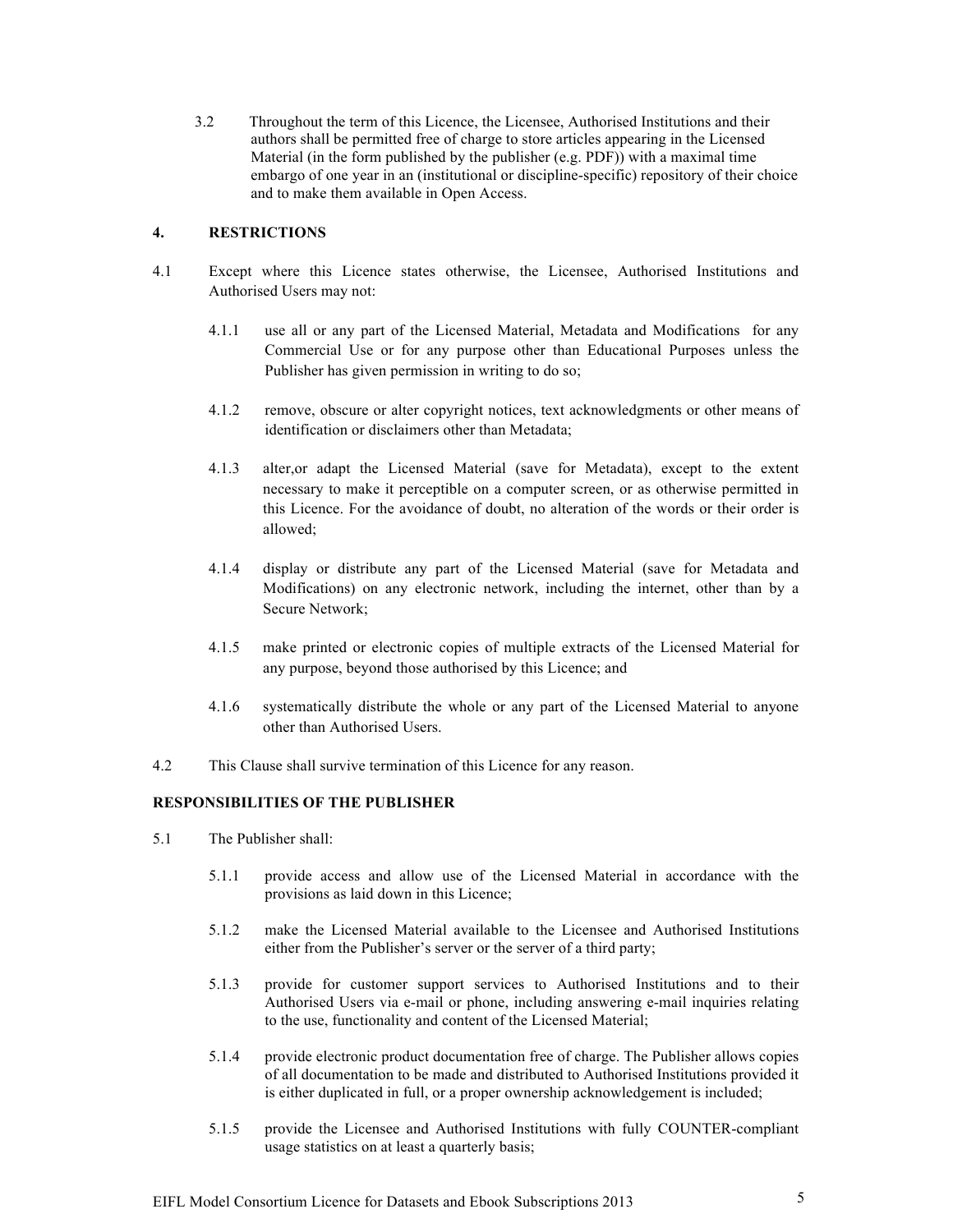- 5.1.6 use all reasonable efforts to meet the Open URL Standard (www.niso.org) to ensure that Authorised Users can discover the Licensed Material;
- 5.1.7 use all reasonable efforts to meet the W3C standards (www.W3.org) to ensure that the Licensed Material is accessible to all Authorised Users;
- 5.1.8 to inform the Licensee from time to time of the dark archives that the Publisher uses for archiving the Licensed Material in the event of a force majeure or if the Publisher ceases to exist; and
- 5.1.9 permit the Licensee and Authorised Institutions to make cancellations and substitutions of the Licensed Material annually [only applicable for multi-years agreements<sup>[1]</sup>.
- 5.2 The Publisher reserves the right at any time to withdraw from the Licensed Material any item or part of an item:
	- i) for which the Publisher no longer retains the right to publish; or
	- ii) for which the Publisher has reasonable grounds to believe infringes copyright or is defamatory, obscene, unlawful or otherwise objectionable.

In the event of a withdrawal, the Publisher shall give written notice thereof to the Licensee. If the withdrawn material represents more than ten per cent (10%) of the Licensed Material, the Publisher shall make a pro rata refund of the Fee to the Licensee. The refund will take into account the amount of material withdrawn and the length of the subscription period remaining.

#### **6. RESPONSIBILITIES OF THE LICENSEE**

- 6.1 The Licensee agrees to:
	- 6.1.1 use all reasonable efforts to ensure that the Authorised Institutions are made aware of the terms of this Licence;
	- 6.1.2 use all reasonable efforts to ensure that the Authorised Institutions and Authorised Users comply with the terms of this Agreement. The Licensee will immediately on becoming aware of any unauthorised use or other breach notify the Publisher and take all reasonable steps to ensure that such activity ceases and to prevent any recurrence;
	- 6.1.3 provide or shall cause the Authorised Institutions to provide the Publisher with lists of valid IP addresses and update those lists on a regular basis the frequency of which will be agreed by the parties from time to time; and
	- 6.1.4 cause for Authorised Institutions to undertake to the Publisher that the Authorised Institution's computer system through which Licensed Material will be used is configured, and procedures are in place, to prohibit access to the Licensed Material by any person other than an Authorised User, that it shall inform the Authorised Users about the conditions of use of the Licensed Material, and that during the term of this Licence, Authorised Institutions will continue to make best efforts to bar nonpermitted access and to convey appropriate use information to its Authorised Users.

#### **7. FEE**

7.1 The Licensee shall pay the Publisher in accordance with the terms of payment as set out in the Acceptance of Licence Form and the Publisher will invoice the Licensee for the Fee payable and due at the address as set out in the Acceptance of Licence Form.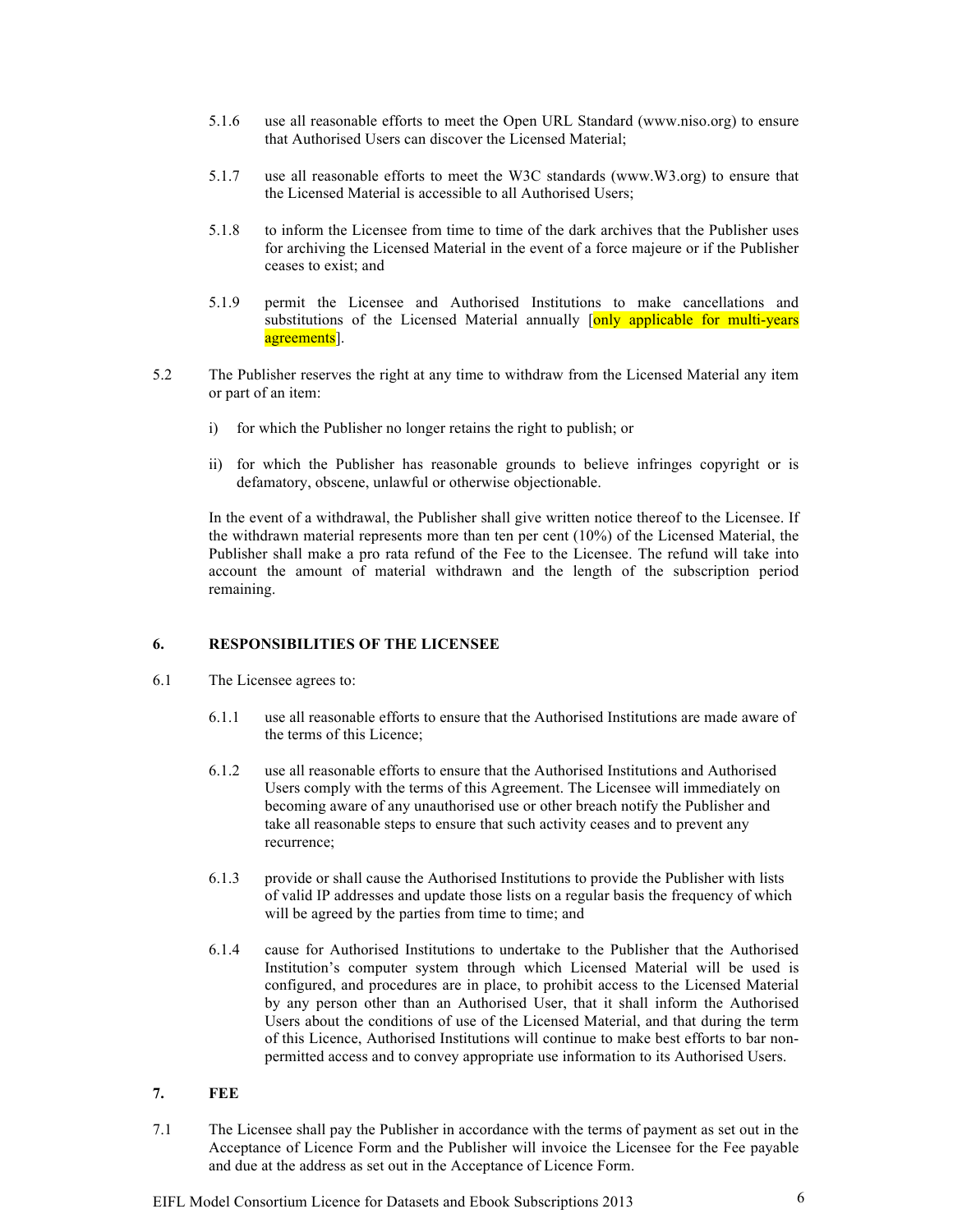#### **8. TERM AND TERMINATION**

- 8.1 The term of this Agreement will commence on the date of signature and will remain in full force and effect until the date as set out in the Acceptance of Licence Form unless terminated earlier as provided for in this Clause 8.
- 8.2 Any party may terminate this Agreement at any time on the material or persistent breach by the other of any obligation on its part under this Agreement by serving a written notice on the other identifying the nature of the breach. The termination will become effective thirty days after receipt of the written notice unless during the relevant period of thirty (30) days the defaulting party remedies the breach forthwith by written notice to the other party.
- 8.3 Upon termination of this Agreement by the Publisher due to a material or persistent breach by the Licensee, the Publisher shall cease to authorise all on-line access to the Licensed Materials by Authorised Institutions and Authorised Users. All rights under this Licence will be automatically terminated, except for such rights of action as will have accrued prior to such termination and any obligation which expressly or impliedly continue in force after such termination.
- 8.4 Upon termination of this Agreement by the Licensee due to a material or persistent breach by the Publisher, the Publisher will reimburse the Licensee a pro rata proportion of the then remaining Fee for the unexpired period of this Licence.
- 8.5 Upon termination of this Licence, Metadata, Modifications and copies of parts of the Licensed Material made by the Licensee, Authorised Institutions and/or Authorised Users may be retained. Such copies may be used after termination of this Licence subject to the terms of Clauses 3 and 4 of this Licence, which terms shall survive any termination of this Licence.

#### **9. ACKNOWLEDGEMENT AND PROTECTION OF INTELLECTUAL PROPERTY RIGHTS**

- 9.1 Except as provided for in Clauses 9.2 and 9.3, the Licensee acknowledges that all copyrights, patent rights, trademarks, database rights, trade secrets and other intellectual property rights relating to the Licensed Material, are the property of the Publisher or duly licensed to the Publisher and that this Licence does not assign or transfer to the Licensee any right, title or interest therein except for the right to use the Licensed Material in accordance with the terms and conditions of this Licence.
- 9.2 For the avoidance of doubt, the Publisher hereby acknowledges that any database rights created by the Licensee, an Authorised Institution or an Authorised User as a result of textmining/datamining of the Licensed Material as referred to in Clause 3.1.7.9 shall be the property of the Licensee or such Authorised Institution or such Authorised User.
- 9.3 For the avoidance of doubt, any intellectual property rights in the Metadata and Modifications generated by the Licensee, an Authorised Institution or an Authorised User shall be the property of the Licensee, such Authorised Institution or Authorised User.

#### **10. REPRESENTATION, WARRANTIES AND INDEMNIFICATION**

10.1 The Publisher warrants to the Licensee that it is entitled to grant the licence in this Agreement and that the use of the Licensed Material as contemplated in this Licence will not infringe any copyright or other proprietary or intellectual property rights of any natural or legal person. The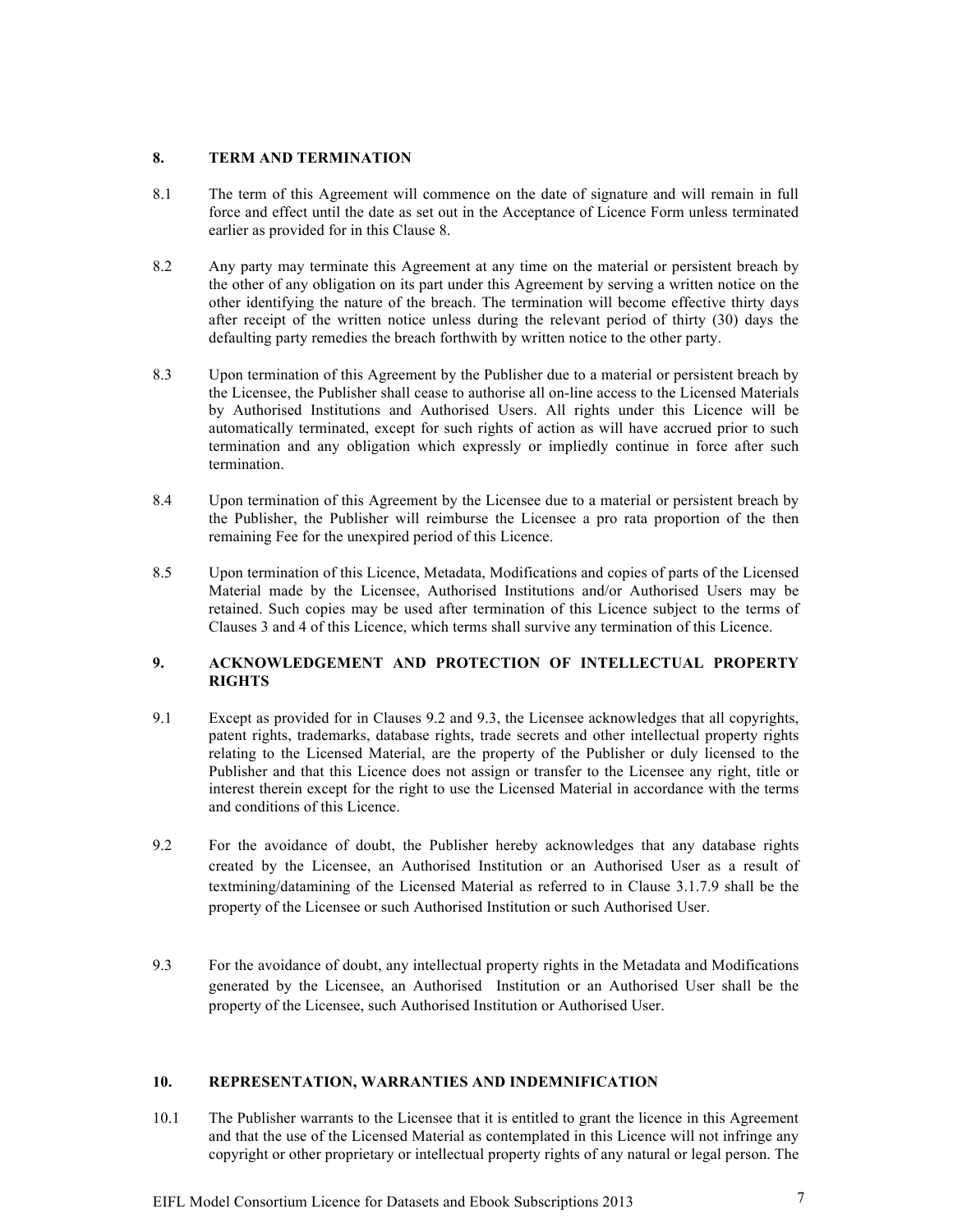Publisher agrees that the Licensee and Authorised Institutions shall have no liability and the Publisher will indemnify, defend and hold the Licensee and Authorised Institutions harmless against any and all direct damages, liabilities, claims, causes of action, attorneys' fees and costs incurred by the Licensee or Authorised Institutions in defending against any third party claim of intellectual property rights infringements or threats of claims thereof with respect of the Licensee's and Authorised Institution's use of the Licensed Material, provided that: (1) the use of the Licensed Material has been in full compliance with the terms and conditions of this Licence; (2) the Licensee and Authorised Institution(s) provide the Publisher with prompt notice of any such claim or threat of claim; (3) the Licensee and Authorised institutions cooperate fully with the Publisher in the defence or settlement of such claim; and (4) the Publisher has sole and complete control over the defence or settlement of such claim.

- 10.2 The Publisher reserves the right to change the content, presentation, user facilities or availability of parts of the Licensed Material and to make changes in any software used to make the Licensed Material available at their sole discretion. The Publisher will notify the Licensee of any substantial change to the Licensed Material.
- 10.3 While the Publisher has no reason to believe that there are any inaccuracies or defects in the information contained in the Licensed Material, the Publisher makes no representation and gives no warranty express or implied with regard to the information contained in or any part of the Licensed Material including (without limitation) the fitness of such information or part for any purposes whatsoever and the Publisher accepts no liability for loss suffered or incurred by the Authorised Institutions or Authorised Users as a result of their reliance on the Licensed Material.
- 10.4 In no circumstances will the Publisher be liable to the Licensee for any loss resulting from a cause over which the Publisher does not have direct control, including but not limited to failure of electronic or mechanical equipment or communication lines, telephone or other interconnect problems, unauthorised access, theft, or operator errors.
- 10.5 The Licensee agrees to notify the Publisher immediately and provide full particulars in the event that it becomes aware of any actual or threatened claims by any third party in connection with any works contained in the Licensed Material. It is expressly agreed that upon such notification, or if the Publisher becomes aware of such a claim from other sources, the Publisher may remove such work(s) from the Licensed Material. Failure to report knowledge of any actual or threatened claim by any third party shall be deemed a material breach of this Agreement.
- 10.6 Nothing in this Agreement shall make the Licensee liable for breach of the terms of this Agreement by any Authorised Institution or Authorised User provided that the Licensee did not cause, knowingly assist or condone the continuation of such breach after becoming aware of an actual breach having occurred.

#### **11. FORCE MAJEURE**

- 11.1 Either party's failure to perform any term or condition of this Agreement as result of circumstances beyond the control of the relevant party (including without limitation, war, strikes, flood, governmental restrictions, and power, telecommunications or Internet failures or damages to or destruction of any network facilities) ["Force Majeure"] shall not be deemed to be, or to give rise to, a breach of this Agreement.
- 11.2 If either party to this Agreement is prevented or delayed in the performance of any of its obligations under this Agreement by Force Majeure and if such party gives written notice thereof to the other party specifying the matters constituting Force Majeure together with such evidence as it reasonably can give and specifying the period for which it is estimated that such prevention or delay will continue, then the party in question shall be excused the performance or the punctual performance as the case may be as from the date of such notice for so long as such cause of prevention or delay shall continue.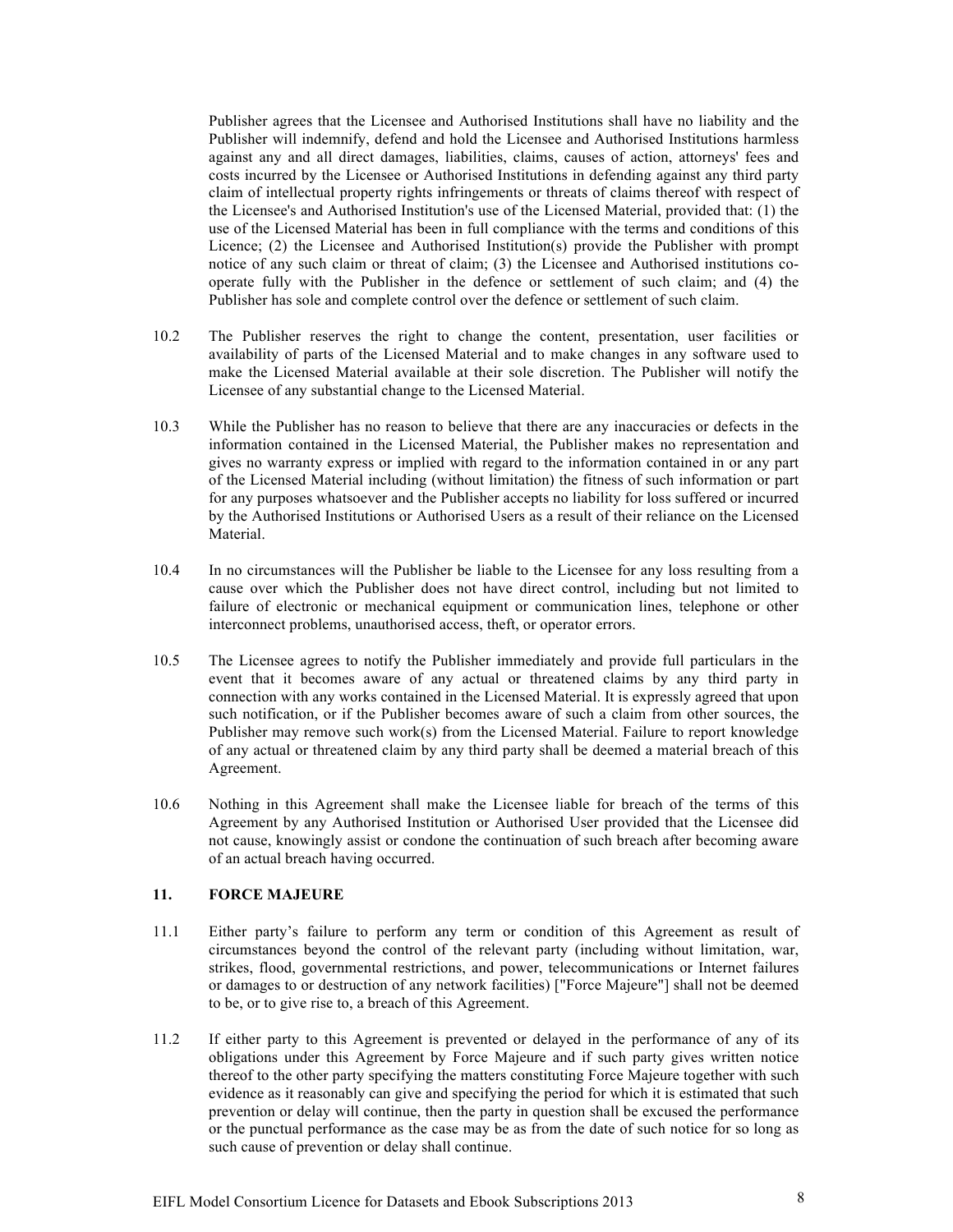#### **12. ASSIGNMENT**

12.1 Except as permitted for under this Licence, neither this Licence nor any of the rights under it may be assigned by either party without obtaining the prior written consent of the other party, such consent shall not unreasonably be withheld or delayed. In any permitted assignment, the assignor shall procure and ensure that the assignee shall assume all rights and obligations of the assignor under this Licence and agrees to be bound to all the terms of this Licence.

#### **13. GOVERNING LAW AND DISPUTE RESOLUTION**

- 13.1 This Agreement shall be governed by and construed in accordance with English law and the parties irrevocably agree that any dispute arising out of or in connection with this Agreement will be subject to and within the jurisdiction of the English courts.
- 13.2 The parties agree to use best efforts to resolve disputes in an informal manner, by decision of the Managing Director of the Publisher and a senior officer of the Licensee. Where the parties agree that a dispute arising out or in connection with this Licence would best be resolved by the decision of an expert, they will agree upon the nature of the expert required and together appoint a suitable expert by agreement.
- 13.3 Any person to whom a reference is made under Clause 13.2 shall act as an expert and not as an arbitrator and his decision (which shall be given by him in writing and shall state the reasons for his decision) shall be final and binding on the parties except in the case of manifest error or fraud.
- 13.4 Each party shall provide the expert with such information and documentation as he may reasonably require for the purposes of his decision.
- 13.5 The costs of the expert shall be borne by the parties in such proportions as the expert may determine to be fair and reasonable in all circumstances or, if no determination is made by the expert, by the parties in equal proportions.

#### **14. NOTICES**

14.1 All notices required to be given under this Agreement shall be given in writing in English and sent by electronic mail, fax or first class registered or recorded delivery to the relevant addressee at its address set out below, or to such other address as may be notified by either party to the other from time to time under this Agreement, and all such notices shall be deemed to have been received (a) 24 hours after successful transmission in the case of electronic mail or fax; (b) fourteen (14) days after the date of posting in the case of first class registered or recorded delivery:

if to the Publisher: **[insert details]** 

if to the Licensee: to the contact person and address as set out in the Acceptance of Licence Form.

#### **15. GENERAL**

- 15.1 This Agreement, its Schedules and Annexes constitute the entire agreement between the parties relating to the Licensed Material and supersede all prior communications, understandings and agreements (whether written or oral) relating to its subject matter and may not be amended or modified except by agreement of both parties in writing.
- 15.2 The Schedules and Annexes shall have the same force and effect as if expressly set in the body of this Agreement and any reference to this Agreement shall include the Schedules and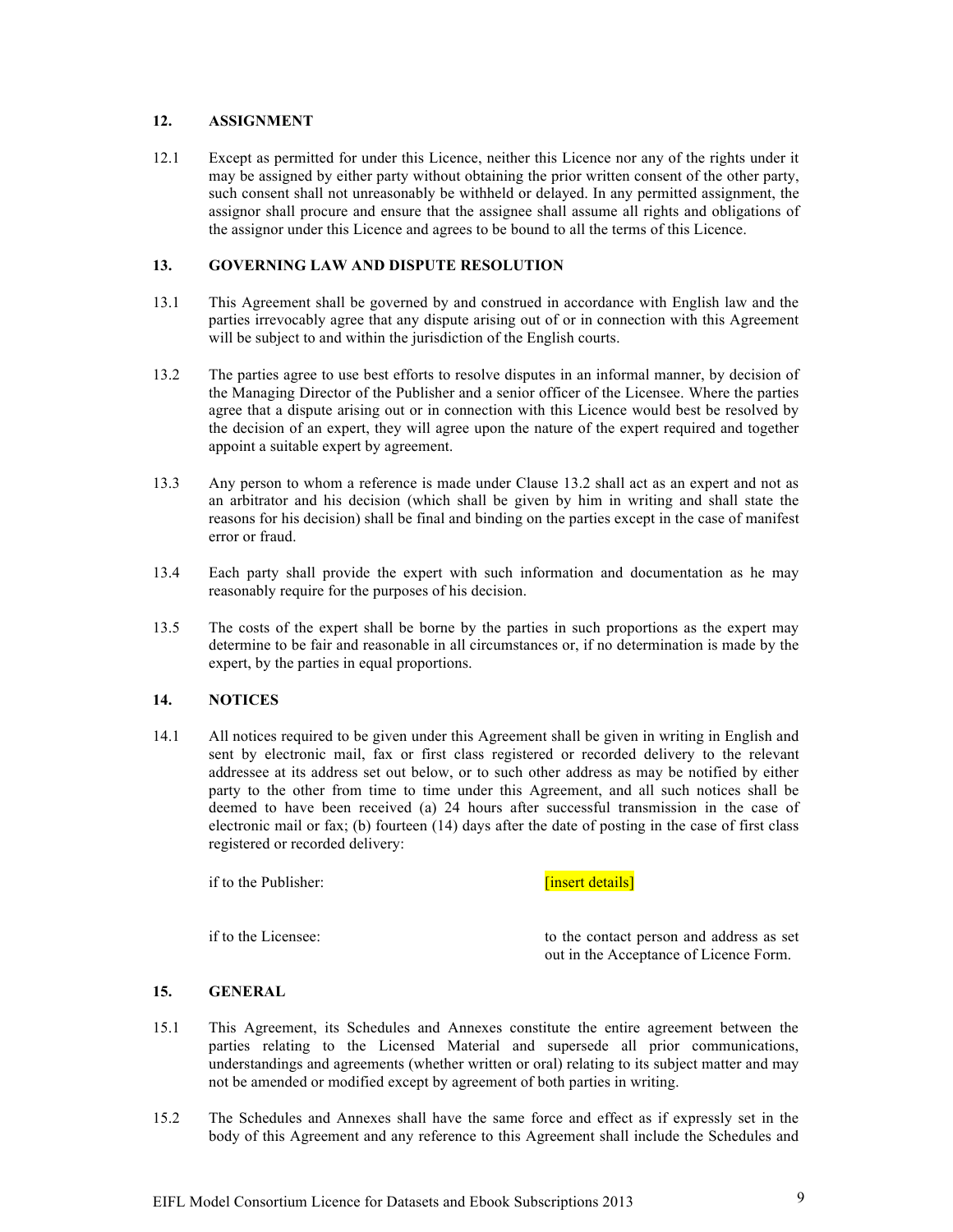Annexes.

- 15.3 No provision in this Agreement is intended to be enforceable by a person who is not a party to this Agreement
- 15.4 The invalidity or unenforceability of any provision of this Agreement shall not affect the continuation in force of the remainder of this Agreement.
- 15.5 The rights of the parties arising under this Agreement shall not be waived except in writing. Any waiver of any of a party's rights under this Agreement or of any breach of this Agreement by the other party shall not be construed as a waiver of any other rights or of any other or further breach. Failure by either party to exercise or enforce any rights conferred upon it by this Agreement shall not be deemed to be a waiver of any such rights or operate so as to bar the exercise or enforcement thereof at any subsequent time or times.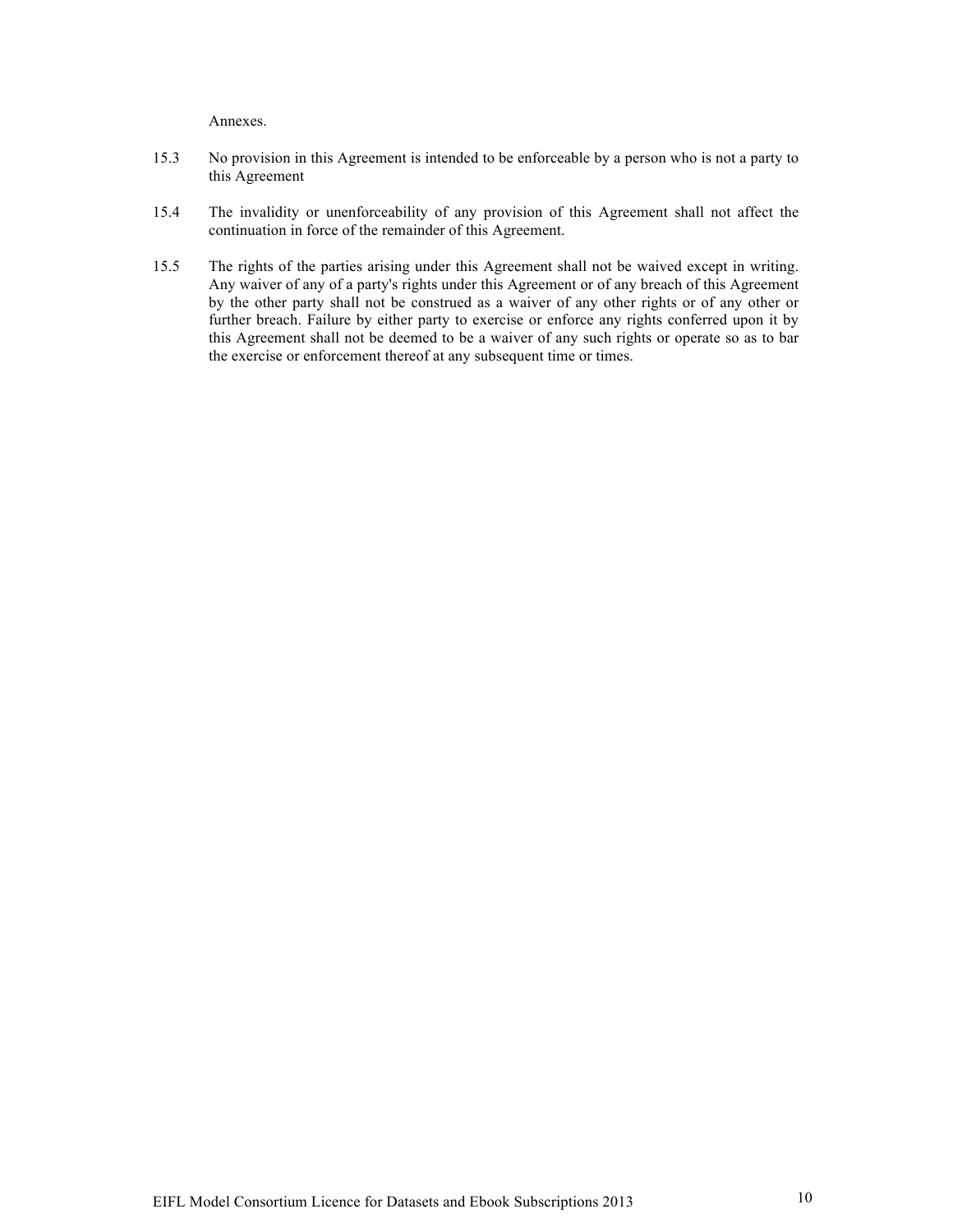### **SCHEDULE 1: MATERIAL**

[INSERT DETAILS]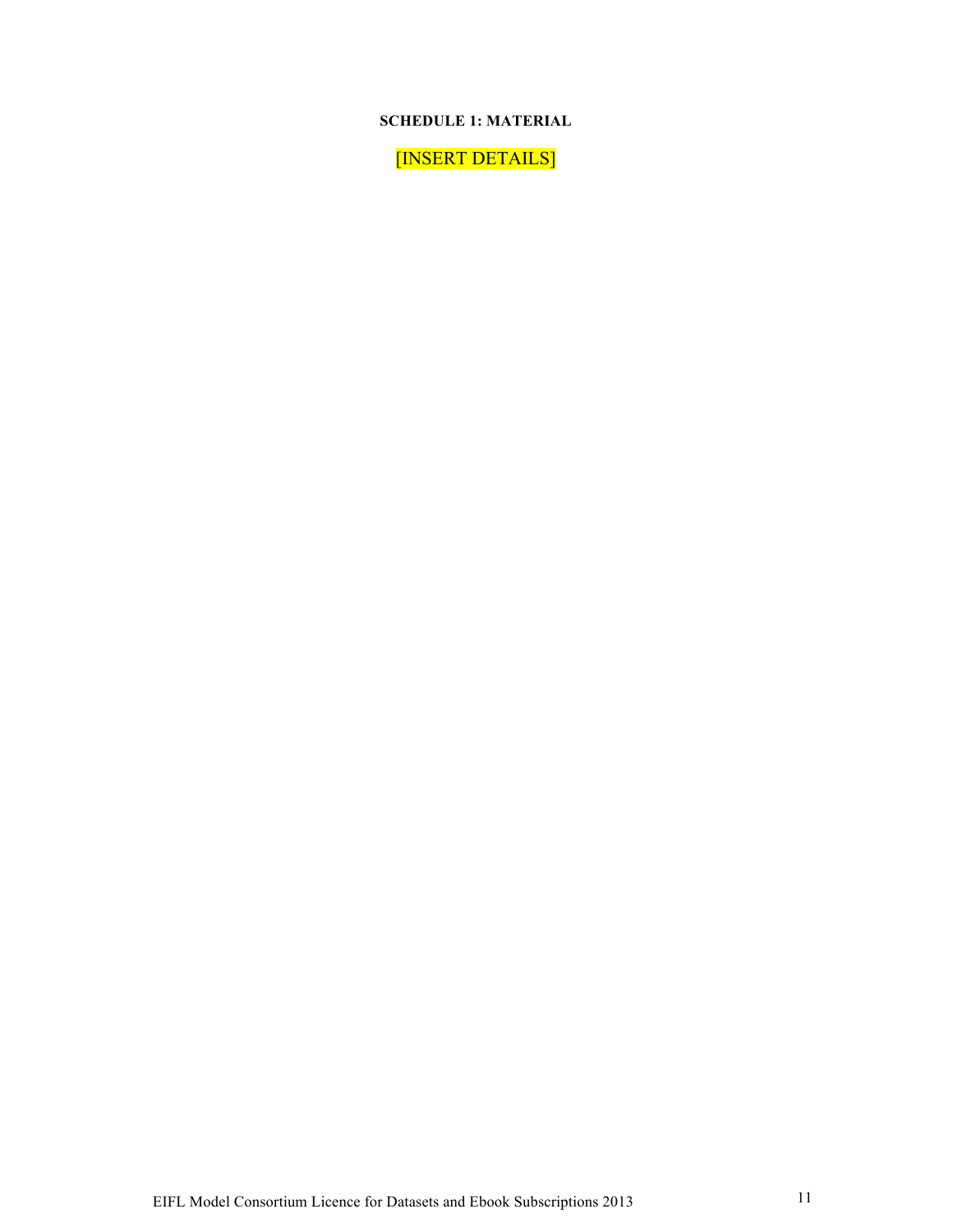

# **[NAME&RESOURCE]:**

## **ACCEPTANCE OF LICENCE FORM**

The Licensee hereby accepts and agrees to the terms and conditions of the [Name] Resource] Licence Agreement as displayed in the Members' Only section of the EIFL website (contract number: [Name Resource] 2013-01) and its Schedules and Annexes.

The Licensee agrees to subscribe to the Licensed Material for Eligible Institutions as listed in Annex 1 below from [insert date] to [insert date] ["Term"] and to pay to the Publisher the Fee of [insert amount and currency] for access and use of the Licensed Material for the duration of the Term.

The fee shall be due and payable 90 days after the date of an invoice for the fee from the Publisher. The fee excludes VAT and local taxes. The Licensee will pay such taxes where applicable.

| Name of Licensee                 |  |
|----------------------------------|--|
| (name of institution):           |  |
| Full postal address of Licensee: |  |
| Telephone:                       |  |
|                                  |  |
| Primary contact person:          |  |
| Fax:                             |  |
| E-mail:                          |  |
| Deputy contact person:           |  |
| Fax:                             |  |
| E-mail:                          |  |
| Purchase order number:           |  |
| Invoice address (if different    |  |
| from above):                     |  |
| IP addresses:                    |  |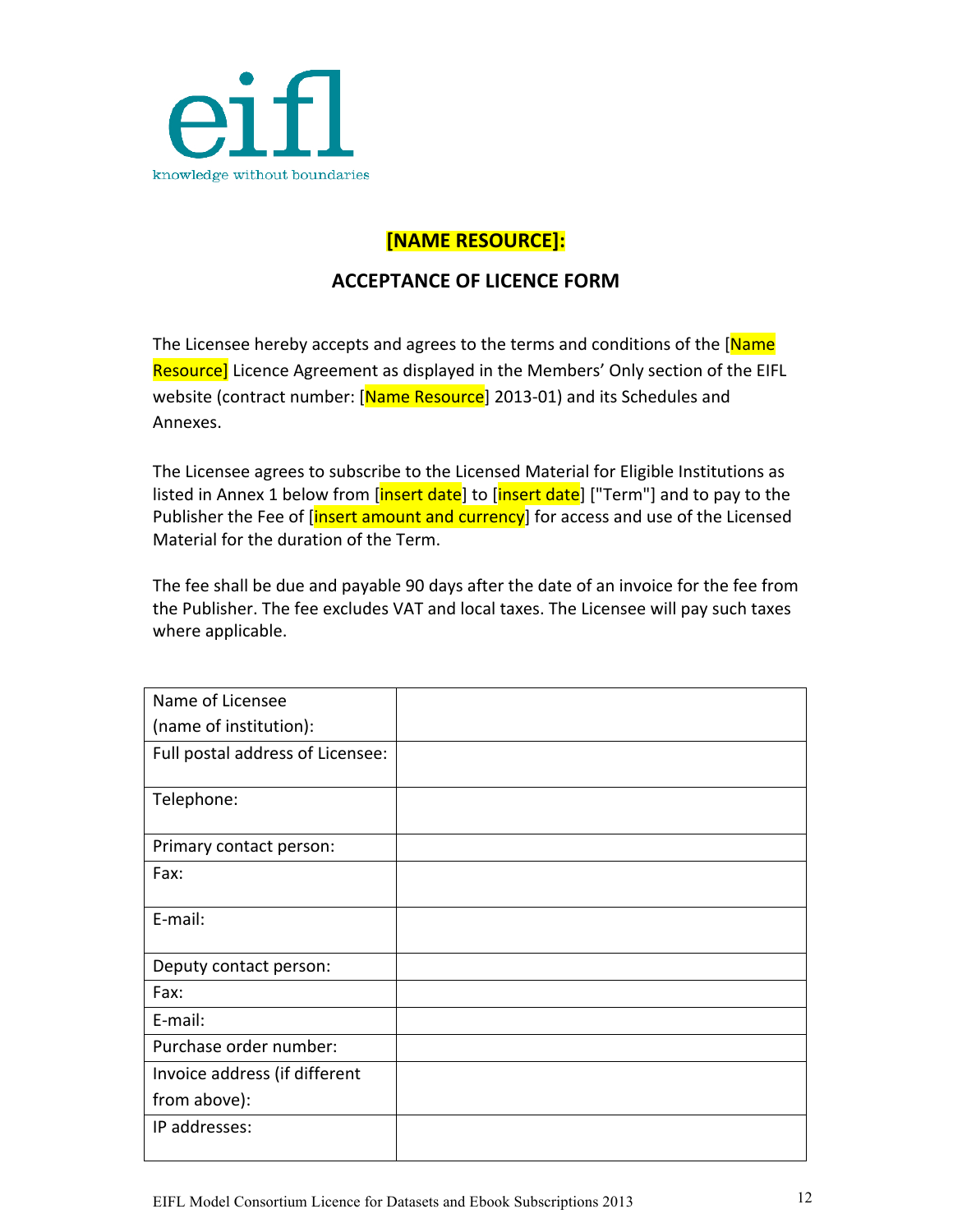Signature: Signed by: Position: Date:

List of Eligible Institutions

| <mark>No.</mark> | <b>Eligible Institutions</b><br><b>Library Premise(s)</b> | <b>Contact person</b> | <b>Address</b> | <b>IP addresses/passwords</b> |
|------------------|-----------------------------------------------------------|-----------------------|----------------|-------------------------------|
| <b>1.</b>        |                                                           |                       |                |                               |
| <mark>2.</mark>  |                                                           |                       |                |                               |
| <mark>3.</mark>  |                                                           |                       |                |                               |
| 4.               |                                                           |                       |                |                               |
| <mark>5.</mark>  |                                                           |                       |                |                               |